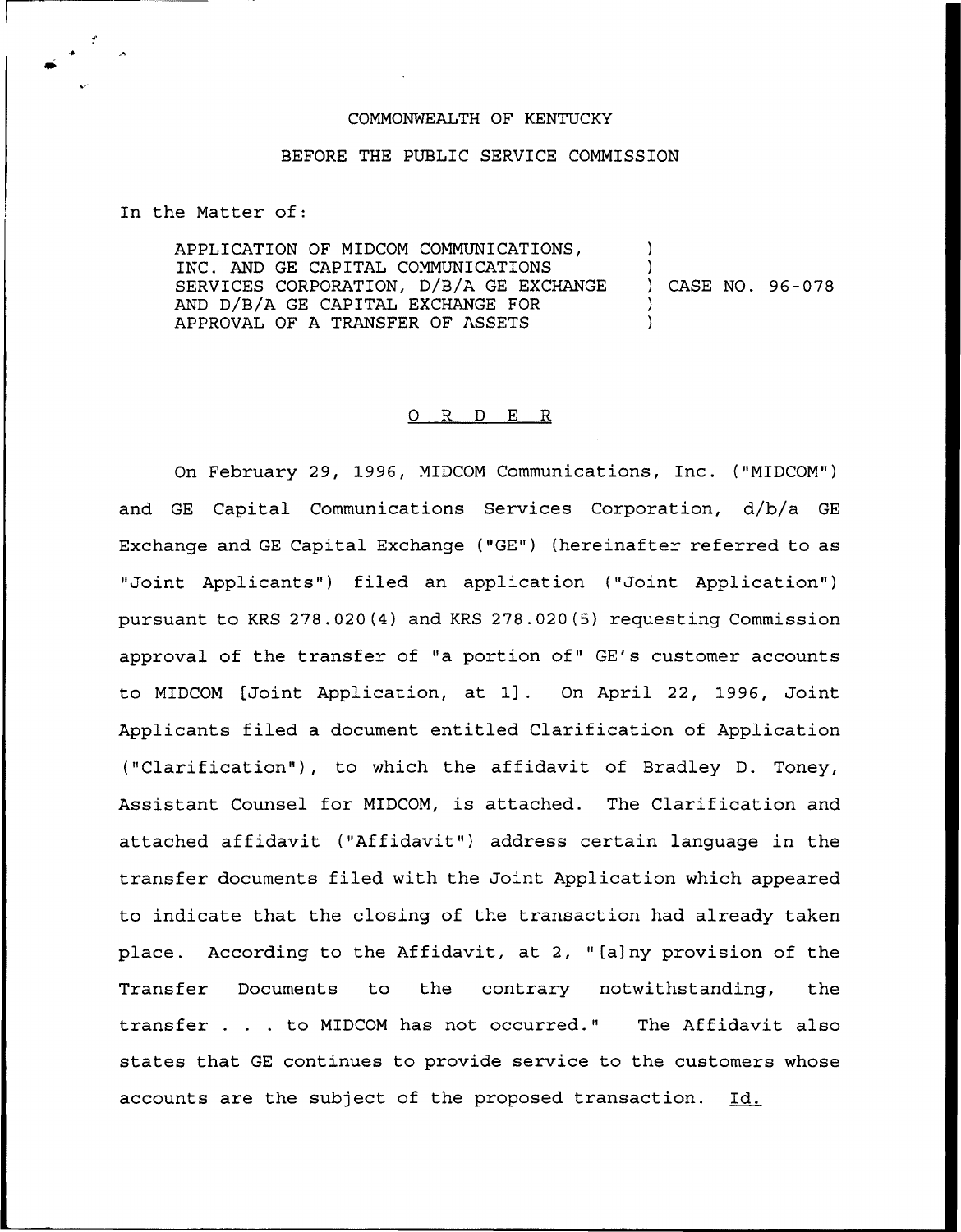MIDCOM, a Washington corporation, is authorized to provide intrastate telecommunications services in Kentucky pursuant to the Commission's Order dated October 8, 1992, in Case No. 92-138.<sup>1</sup> GE, a Georgia corporation, is authorized to provide intrastate telecommunications services in Kentucky pursuant to the Commission's Order dated November 15, 1993, in Case No. 93-259.<sup>2</sup> Both MIDCOM and GE are utilities subject to the Commission's jurisdiction pursuant to KRS 278.040(2).

The Joint Application states that a portion of GE's customer base is proposed to be transferred. It does not appear that GE's stock, or any facet of its business, is proposed to be transferred. On May 2, 1996, Joint Applicants filed a document entitled "Second Clarification of Application" ["Second Clarification"] which states unequivocally that "MIDCOM is only acquiring the opportunity to provide service to certain GE customers" [Second Clarification, at 2j. GE plans to continue to provide service "to its remaining customers in Kentucky pursuant to its tariff as filed with the Commission." Thus, it appears that GE plans to continue to offer Kentucky customers precisely the same services it offers now.

 $\mathbf{1}$ Case No. 92-138, Application of Mid-Com Communications, Inc. for a Certificate of Public Convenience and Necessity to Operate as a Reseller of Telecommunications Services Within the State of Kentucky.

 $\overline{2}$ Case No. 93-259, The Application of GE Capital Communications Corporation, d/b/a GE Exchange for a Certificate of Public Convenience and Necessity to Operate as a Reseller of Telecommunications Services Within the Commonwealth Kentucky.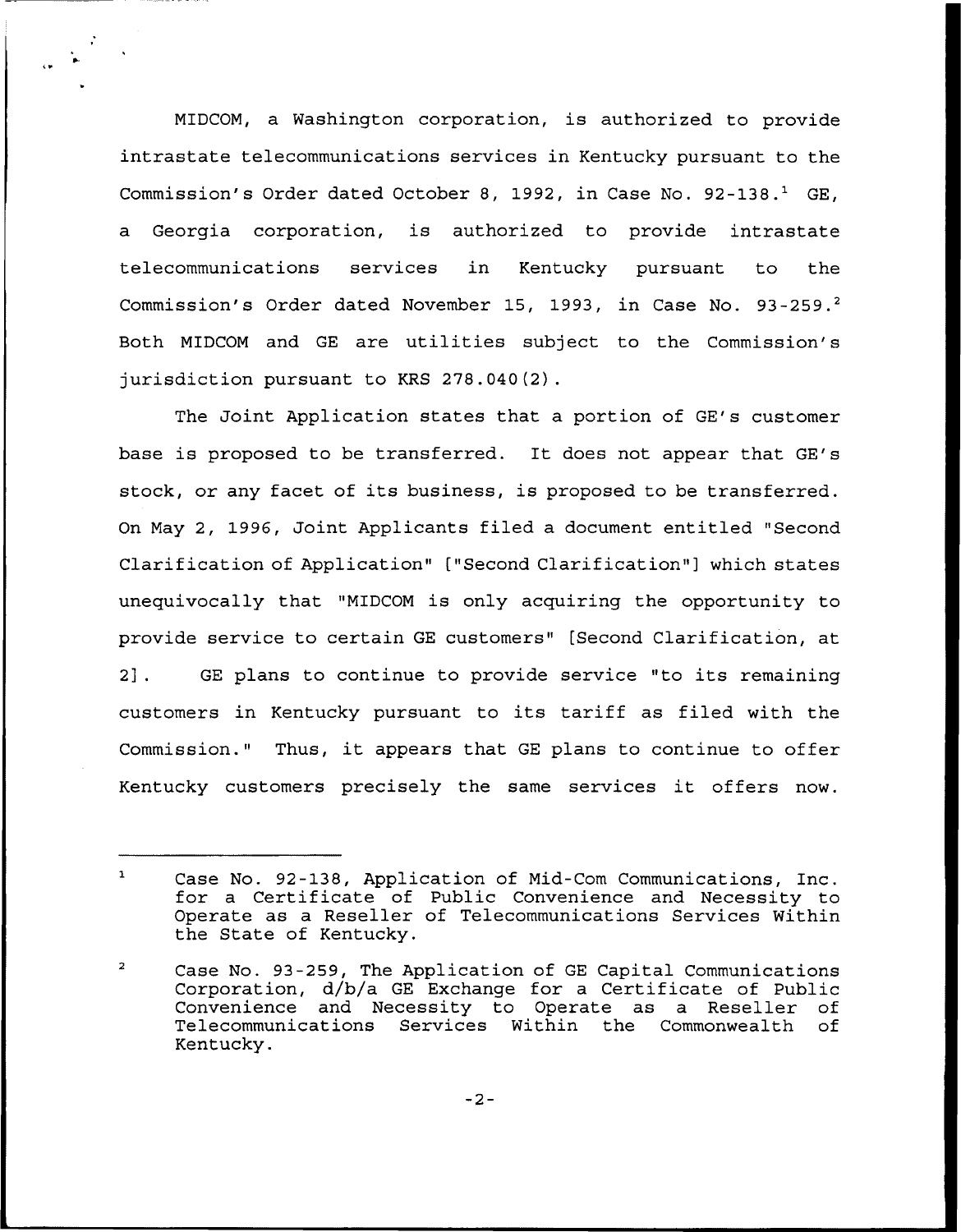MIDCOM proposes to provide the transferred customers the same services and rates that GE provides.

Joint Applicants included in their April 22, 1996 filing a copy of the customer notice to be included in GE customer bills prior to the transaction. That notice informs the customers that GE and MIDCOM are completing an agreement "that will allow MIDCOM to provide your long distance service." The notice is somewhat misleading, since MIDCOM is already "allowed" to provide longdistance service in Kentucky to customers who request its service. The notice does not solicit the customers' authorization of this change of presubscribed interexchange carrier; it simply informs them that the change will take place. Joint Applicants have agreed, however, that GE "shall execute a master Letter of Authorization . . . in favor of MIDCOM" [Customer Base Purchase and Sale Agreement, Exhibit to Joint Application].

One issue is whether KRS 278.020(4) or KRS 278.020(5) apply to the transaction proposed by the Joint Applicants. KRS 278.020(5) prohibits any entity from acquiring control of any utility under the jurisdiction of the Commission without prior approval. KRS 278.020(4) requires Commission approval prior to the acquisition or transfer of ownership or control of a jurisdictional utility, "by sale of assets . . . or otherwise . . . . " However, no ownership or control of GE or any facet of its business is proposed to be transferred. Joint Applicants ask merely to transfer the service of some customers from GE to NIDCON. The record does not indicate that GE has any proprietary interest in providing service to these

 $-3-$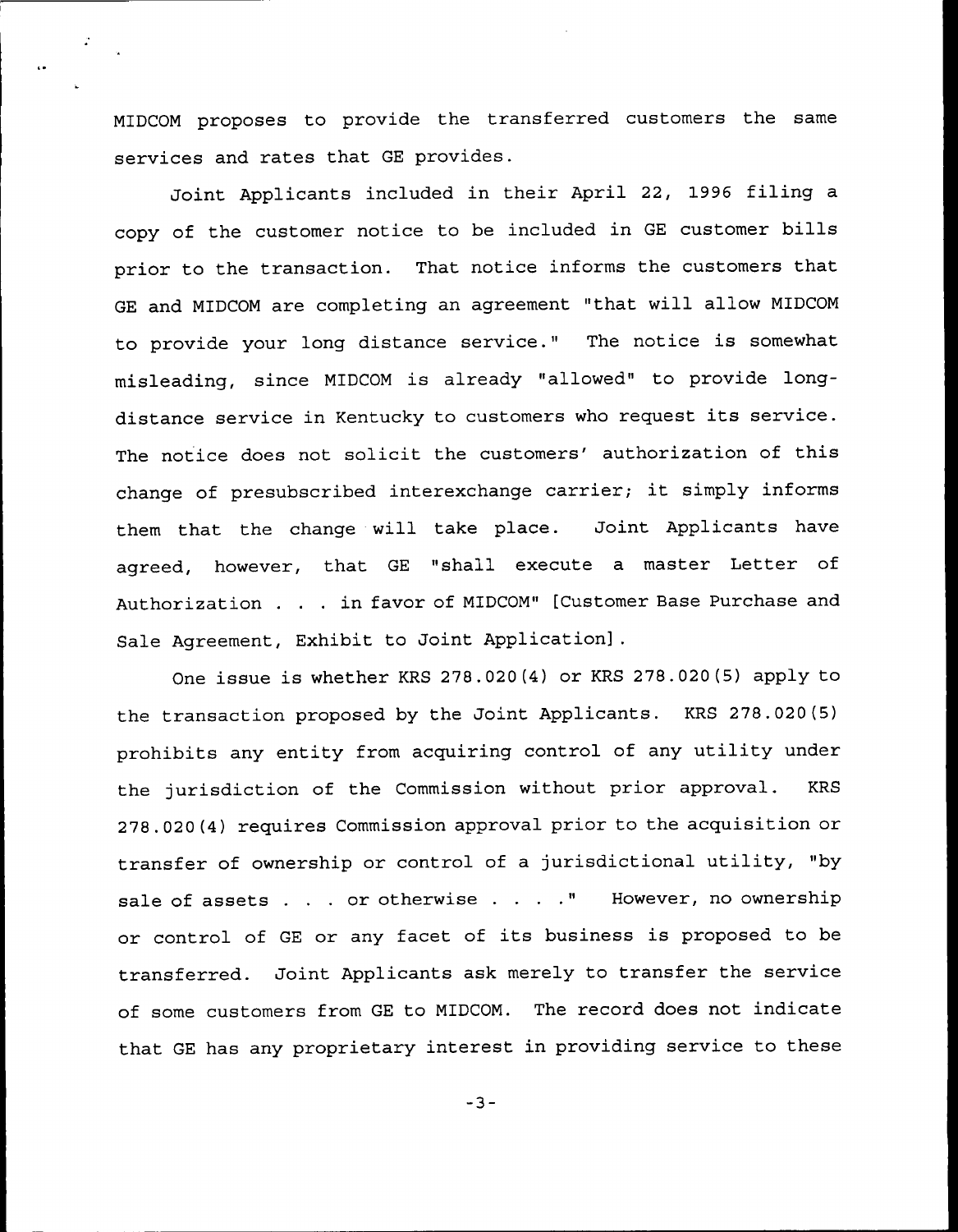customers. While the Commission regulates transfers of control of utility service, or portions of utility service, to protect the public interest, on the facts of this case it does not appear that either KRS 278.020(4) or (5) applies.

 $\mathbf{r}$ 

Of great concern to the Commission, however, is that the parties do not intend to obtain the customers' authorizations for the PIC changes which will occur as a result of this transaction. The Commission has previously found, in Case No.  $95-399,^3$  that switching a customer's PIC without his consent is an "unreasonable act" pursuant to KRS 278.260.

Citing Wats International Corporation v. Group Long Distance (USA), Inc., National Independent Carrier Exchange, James J. McKeeff and Sprint Communications Company, L.P. (F.C.C. File No. ENF-94-05, Order dated November 9, 1995), Joint Applicants state that there is no violation of Federal Communications Commission PIC change rules absent customer authorization when the entity serving the customers after the transaction is complete is the "successor in interest" to the seller [Second Clarification, at 5-6] . The Commission agrees with this statement. It would make no sense to attempt to force <sup>a</sup> carrier to continue to provide service it no longer wishes to provide simply because its customers did not want to change their PIC. Here, however, GE will continue to provide precisely the same service it currently provides to the customers whose PIC the Joint Applicants propose to change. In contrast, in

 $\overline{\mathbf{3}}$ Case No. 95-399, Sevada Vowels/United Mortgage Co. v. MIDCOM Communications, Inc., Order dated March 26, 1996.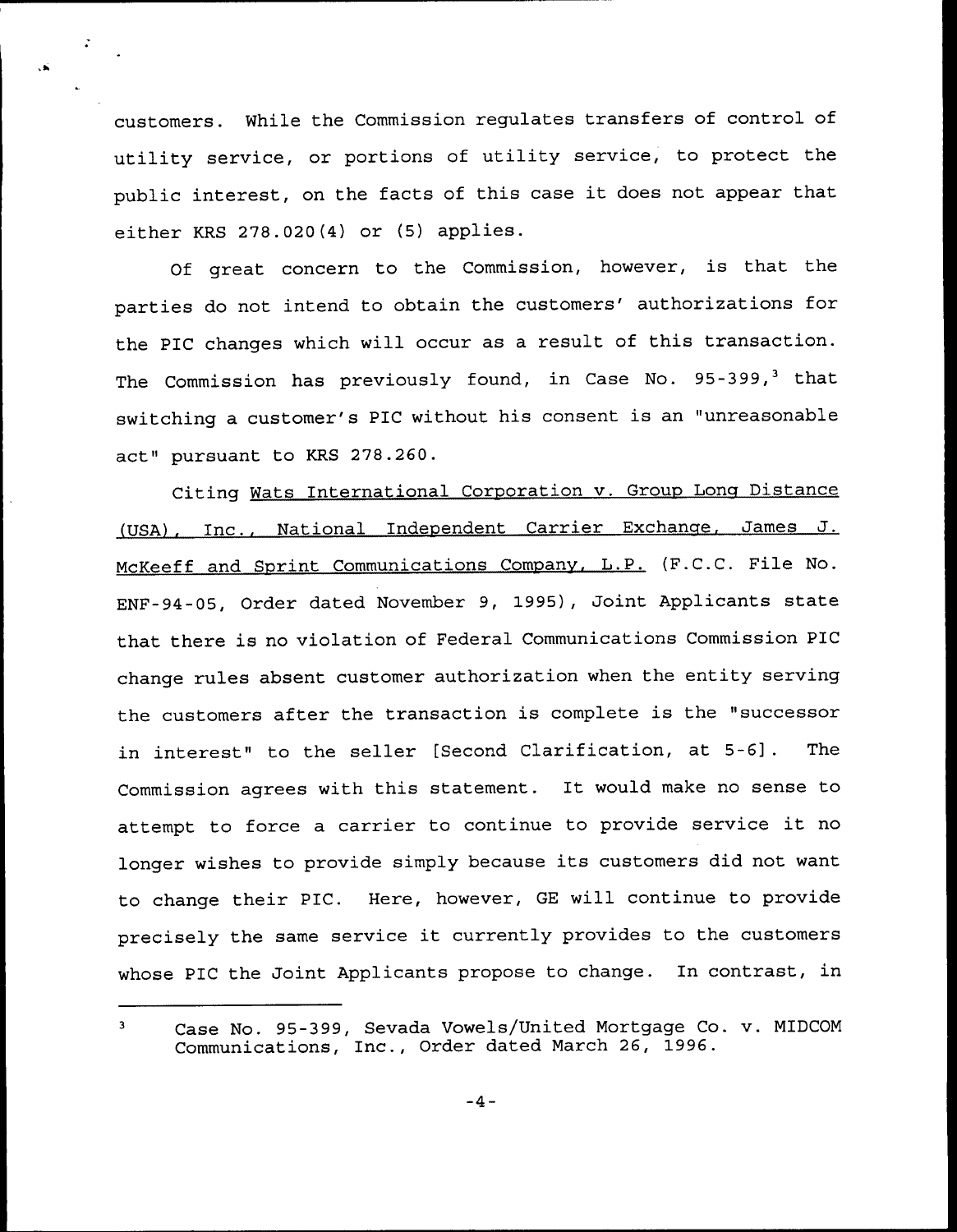Wats International, the acquirer had bought the stock of the customers' original carrier, and thus was a genuine "successor in interest." Wats International did not concern a stand alone sale of customer accounts by an carrier which planned to continue to provide service to all its customers except those whose accounts it sold.

Joint Applicants argue that the Commission's denial of the authority sought in the Joint Application would subvert the FCC's Wats International decision and would require each customer's PIC change authorization prior to the sale of any telecommunications utility, whether by assets or stock. Joint Applicants are in error. Wats International is inapplicable. The customers were incidental to the sale of business in Wats International. Here, they are the subject of -- indeed, apparently the only subject of -- the transaction itself.

Consequently, the Commission finds that the authority sought in the Joint Application should be denied. MIDCOM may, of course, market its services and compete directly with GE in the telecommunications marketplace to obtain the business of these customers. However, it may not change customers' PICs on the terms described in the Joint Application.

IT IS THEREFORE ORDERED that authority to consummate the transaction described in the Joint Application is hereby denied.

 $-5-$